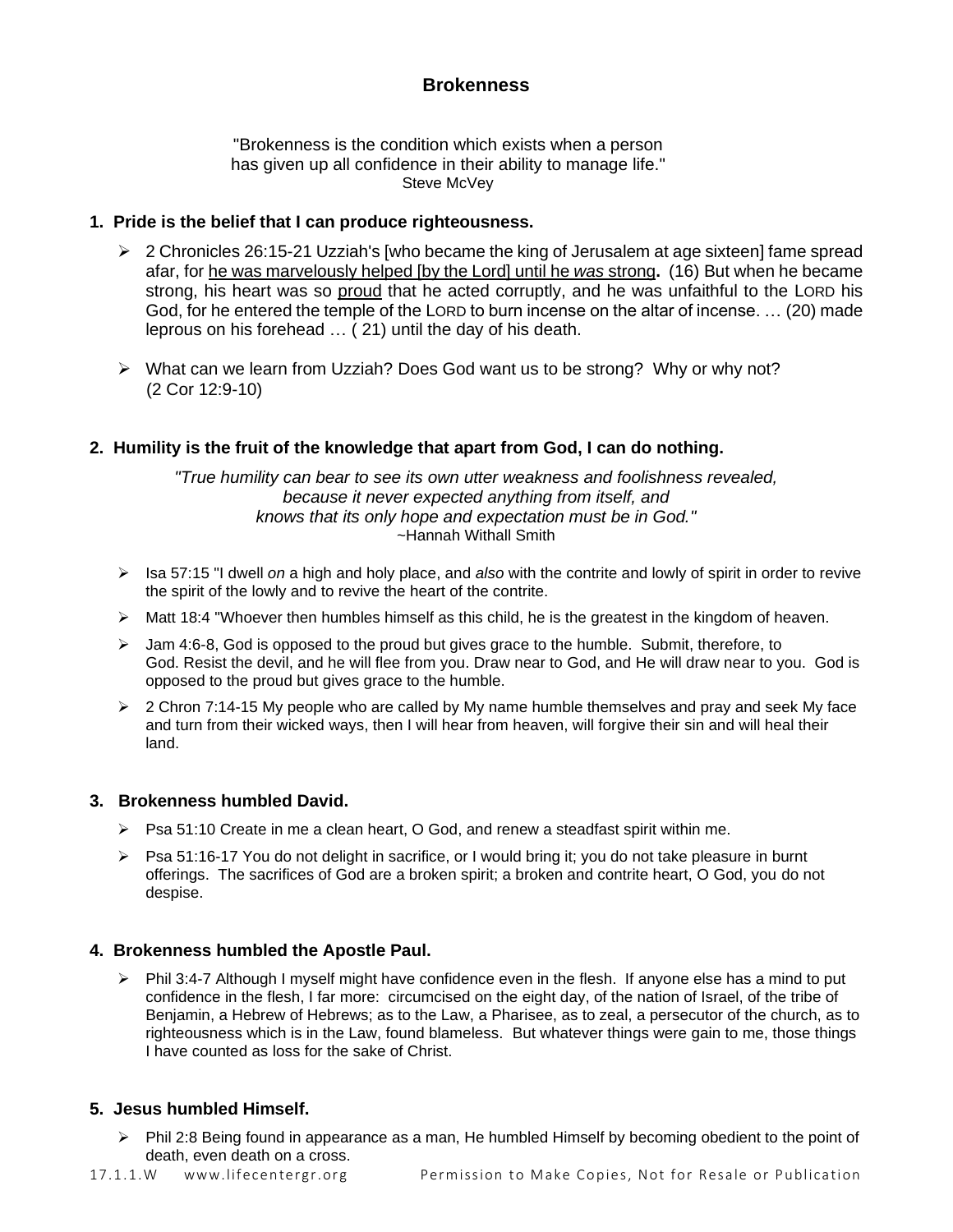## **6. Humble or proud?**

In China, most salt bearers can carry a load of salt weighing 100 pounds, a few even as much as 250 pounds. Now along comes a man who can carry only 100 pounds, and here is a load of 250 pounds. He knows perfectly well he cannot carry it. The temptation to try is ingrained in human nature, so although he cannot possibly carry it, nevertheless, he tries. He works it from every angle and every direction and with every application of science that he can think of, but it is impossible. Standing by, watching, and patiently waiting is a man who can easily carry 250 pounds. In the end, the former man must give up and make way for the man who can carry the load.

The sooner we too give up trying to carry our load, the better. If we monopolize the task, there is left no room for the Holy Spirit to do the work for us. But if we say: "I'll not do it; I'll trust God to do it for me," then we shall find that a Power stronger than ourselves is carrying us through---is carrying our fears, our pains, and has the ability and desire to work out our future too.**<sup>1</sup>**

## **Quickly check the statements that most reflects you under pressure or on a bad day.**

## **Evidence of Brokenness (Humility) Evidence of Pride (Self-Reliance)**

- □ I am willing to be rejected or hurt again. □ □ Retaliate or avoid those who hurt you
- □ I am transparent—willing to share weaknesses. □ Hide, deny, or excuse weaknesses
- □ I am vulnerable—willing to share failures. □ □ Hide, deny, or blame shift your failures
- $\Box$  I am real—willing to share current struggles.  $\Box$  Concerned with my reputation
- □ I have a sense of total inadequacy in self-effort. □ Self-assured
- □ I recognize that my adequacy and sufficiency are in Christ. □ Trust in your abilities, gifts, and talents
- □ I trust God with the outcome of my circumstances. □ Self-promoting or self-protective
- 
- 
- 
- □ I am willing to let others receive the credit. □ □ Demand recognition and appreciation
- 
- 
- □ I am willing to be out of control. □ □ Must be in control
- 
- □ I am willing for God to live through me. □ Serving and working for God
- □ I am overwhelmed by my own spiritual needs. □ □ Focus on failures/weaknesses of others
- 
- □ I esteem others as better than myself. □ □ Dook down on others.
- $\Box$  I am willing to yield the right to be right.  $\Box$  Argumentative and arrogant
- $\Box$  I desire to see others promoted and successful.  $\Box$  Striving to promote yourself
- $\Box$  I am humbled by how very much I have to learn.  $\Box$  Not teachable; defensive
- $\Box$  I am not preoccupied with what others think of me.  $\Box$  Promoting or protecting your reputation
- 
- 
- 
- □ I am willing to risk being hurt in relationships. □ □ Unforgiving, vengeful, avoid relationships
- □ I admit my faults and take responsibility. □ □ Hard to say I'm wrong; forgive me
- □ I am willing to be involved. □ Unapproachable or aloof
- 
- □ I am willing to confess the specifics. □ □ Confess your sin in generalities
- $\Box$  I am humbled in light of God's holiness.  $\Box$  Compare yourself to others

- 
- 
- 
- 
- 
- 
- 
- □ I am obeying God. □ Obey as it suits you
- □ I recognize the power of weakness. □ Trust your determination and will power
- $\Box$  I am willing to fail.  $\Box$  I am willing to fail or look weak
	-
- □ I am affirming of others. □ □ Praising and talking up yourself
- □ I am teachable. ■□ Already know everything
	-
- $\Box$  I am willing to be misunderstood.  $\Box$   $\Box$  Must explain until others see your side
	-
	-
- □ I think the best of others. □ △ Critical and contemptuous of others
	-
	-
	-
	-
	-
- □ I am a failure in and of myself (flesh). □ Strive in your strength to achieve success
- □ I am willing to be a servant. ■ Not willing to do the behind the scene jobs
- □ I am dependent on God's guidance. ■ □ Self-reliant; confident in your knowledge
	-
	-
	-
- □ I am willing to overlook an offense. □ □ Demand others repent; ask forgiveness
	-
	-

**<sup>1</sup>** Taken from The Normal Christian Life by Watchman Nee

#### 17.1.1.W www.lifecentergr.org Permission to Make Copies, Not for Resale or Publication